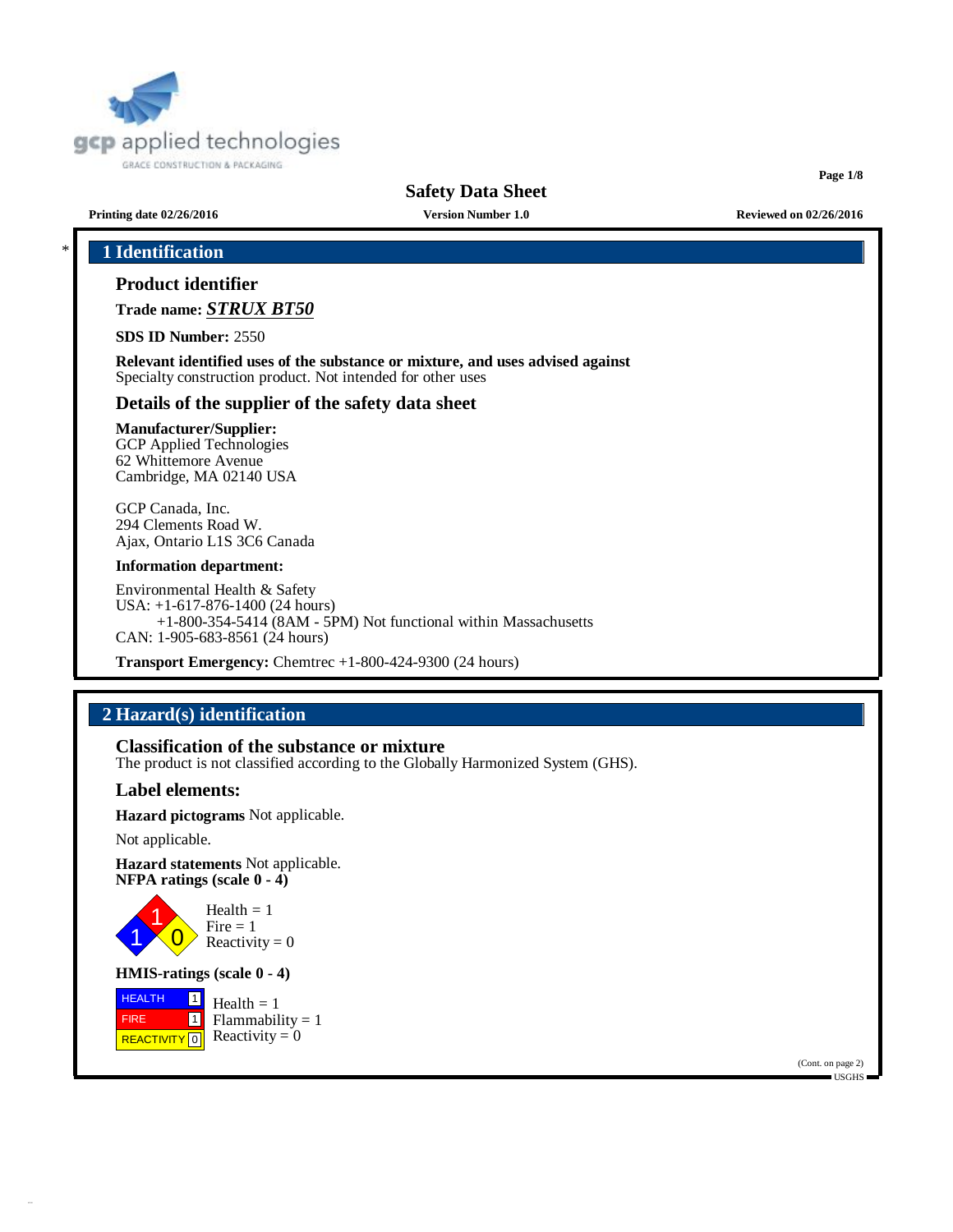**Printing date 02/26/2016 Version Number 1.0 Reviewed on 02/26/2016**

**Trade name:** *STRUX BT50*

### **Other hazards**

**Results of PBT and vPvB assessment**

**PBT:** Not applicable. **vPvB:** Not applicable.

### **3 Composition/information on ingredients**

#### **Chemical characterization: Mixtures**

**Hazardous components:** Not applicable.

**Additional information:** For the wording of the listed hazard phrases refer to section 16.

### **4 First-aid measures**

#### **Description of first aid measures**

### **General information:**

Get medical advice/attention if you feel unwell.

### **After inhalation:**

Supply fresh air. If required, provide artificial respiration. Keep patient warm. Consult doctor if symptoms persist.

#### **After skin contact:**

Immediately wash contaminated skin with soap or mild detergent and water. If this chemical soaks clothing, immediately remove clothing and wash skin.

**After eye contact:** Rinse cautiously with water for several minutes.

**After swallowing:** Rinse mouth.

#### **Information for doctor:**

**Most important symptoms and effects, both acute and delayed** No further relevant information available.

**Indication of any immediate medical attention and special treatment needed** No further relevant information available.

## **5 Fire-fighting measures**

**Special hazards arising from the substance or mixture** No further relevant information available.

**Additional information** Collect contaminated fire fighting water separately. It must not enter the sewage system.

### **6 Accidental release measures**

### **Personal precautions, protective equipment and emergency procedures**

Wear protective equipment. Keep unprotected persons away.

### **Methods and material for containment and cleaning up:**

Contain and/or absorb spill with inert material (i.e. sand, vermiculite) then place in a suitable container.

Sweep up spilled product into receptacles.

(Cont. on page 3)  $\blacksquare$  USGHS

(Cont. from page 1)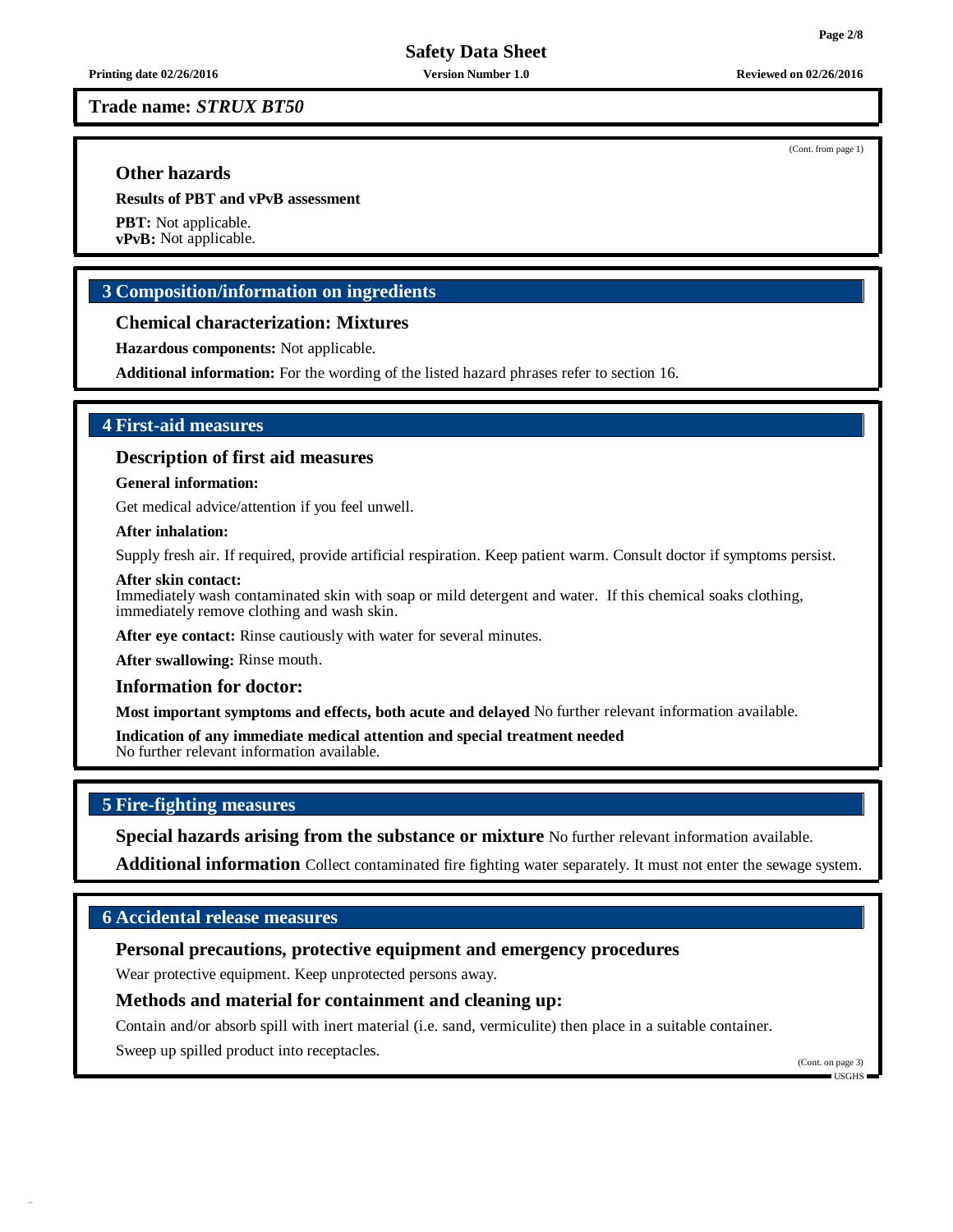**Printing date 02/26/2016 Version Number 1.0 Reviewed on 02/26/2016**

### **Trade name:** *STRUX BT50*

### **Reference to other sections**

See Section 7 for information on safe handling.

See Section 8 for information on personal protection equipment.

See Section 13 for disposal information.

### **7 Handling and storage**

### **Handling:**

**Precautions for safe handling**

Avoid contact with eyes, skin and clothing. Do not take internally. Practice good personal hygiene to avoid ingestion. Use only with adequate ventilation. Wash clothing before reuse. FOR PROFESSIONAL USE ONLY. KEEP OUT OF CHILDREN'S REACH.

**Information about protection against explosions and fires:** No special measures required.

### **Conditions for safe storage, including any incompatibilities**

**Storage:**

**Information about storage in one common storage facility:** No special measures required.

**Further information about storage conditions:** Keep receptacle tightly sealed.

**Specific end use(s)** No further relevant information available.

### **8 Exposure controls/personal protection**

**Additional information about design of technical systems:** No further data; see item 7.

#### **Control parameters**

#### **Components with limit values that require monitoring at the workplace:**

The product does not contain any relevant quantities of materials with critical values that have to be monitored at the workplace.

**Additional information:** The lists that were valid during the creation were used as basis.

#### **Exposure controls**

**Personal protective equipment:**

### **General protective and hygienic measures:**

The usual precautionary measures for handling chemicals should be followed.

#### **Breathing equipment:**

Respiratory protection is not normally required. However, a chemical cartridge respirator with organic vapor cartridge and a prefilter for dusts/mists is required at or above the applicable exposure limits (consult exposure guidelines). If no limits exist, use an approved respirator whenever a vapor or mist is generated or if respiratory irritation occurs. Supplied air respirator (SCBA) is required at exposure levels above the capabilities of a chemical cartridge respirator.

(Cont. on page 4)

(Cont. from page 2)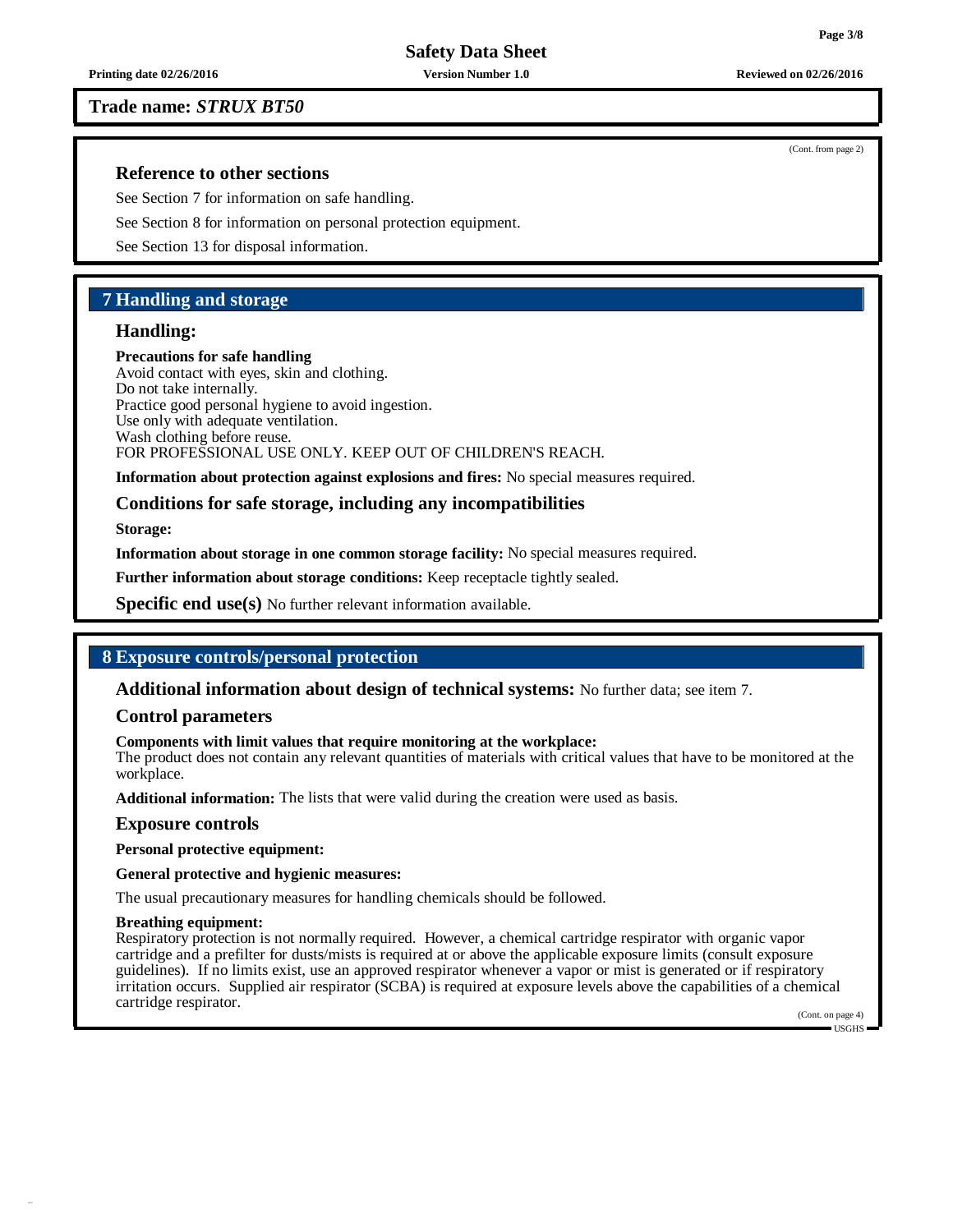**Printing date 02/26/2016 Version Number 1.0 Reviewed on 02/26/2016**

### **Trade name:** *STRUX BT50*

Control exposure to ingredients with workplace control parameters if mentioned above. If no ingredients are listed, respiratory protection is generally not required.

If exposure limits are listed and may be exceeded, use approved respiratory protective equipment and filter type appropriate for the listed ingredients. (NIOSH, CEN, etc.).

#### **Protection of hands:**

Gloves should be worn to prevent skin contact and should be impermeable and resistant to the product. Rubber or other impervious gloves should be worn to prevent skin contact.

#### **Material of gloves**

Gloves should be worn to prevent skin contact and should be impermeable and resistant to the product.

#### **Eye protection:**



Safety glasses with side shield protection.

Safety glasses with side shields should be worn to prevent contact due to splashing. Under high vapor mist concentrations, tightly sealed goggles should be worn.



A face shield should also be worn if there is potential exposure to splash or spray.

#### **Body protection:**

Use personal protective equipment as required.

Take off contaminated clothing.

# **9 Physical and chemical properties**

| Information on basic physical and chemical properties                                                                           |                                                                                                  |  |  |  |
|---------------------------------------------------------------------------------------------------------------------------------|--------------------------------------------------------------------------------------------------|--|--|--|
| <b>General Information</b><br>Appearance:<br>Form:<br>Color:<br>Odor:<br>Odor threshold:                                        | Solid<br>According to product specification<br>Characteristic<br>Not determined.                 |  |  |  |
| $pH-value$ (~):                                                                                                                 | Not applicable.                                                                                  |  |  |  |
| <b>Change in condition</b><br><b>Melting point/Melting range:</b><br><b>Boiling point/Boiling range:</b><br><b>Flash point:</b> | 155 - 165 °C (311 - 329 °F)<br>Undetermined.<br>Not applicable.                                  |  |  |  |
| <b>Flammability (solid, gaseous):</b>                                                                                           | Not determined.                                                                                  |  |  |  |
| <b>Decomposition temperature:</b><br>Auto igniting:<br>Danger of explosion:                                                     | Not determined.<br>Product is not selfigniting.<br>Product does not present an explosion hazard. |  |  |  |
| <b>Explosion limits:</b><br>Lower:<br><b>Upper:</b><br><b>VOC Content (max):</b>                                                | $15 \text{ g/m}^3$<br>Not determined.<br>Not determined.                                         |  |  |  |
|                                                                                                                                 | (Cont. on page 5)                                                                                |  |  |  |

USGHS

(Cont. from page 3)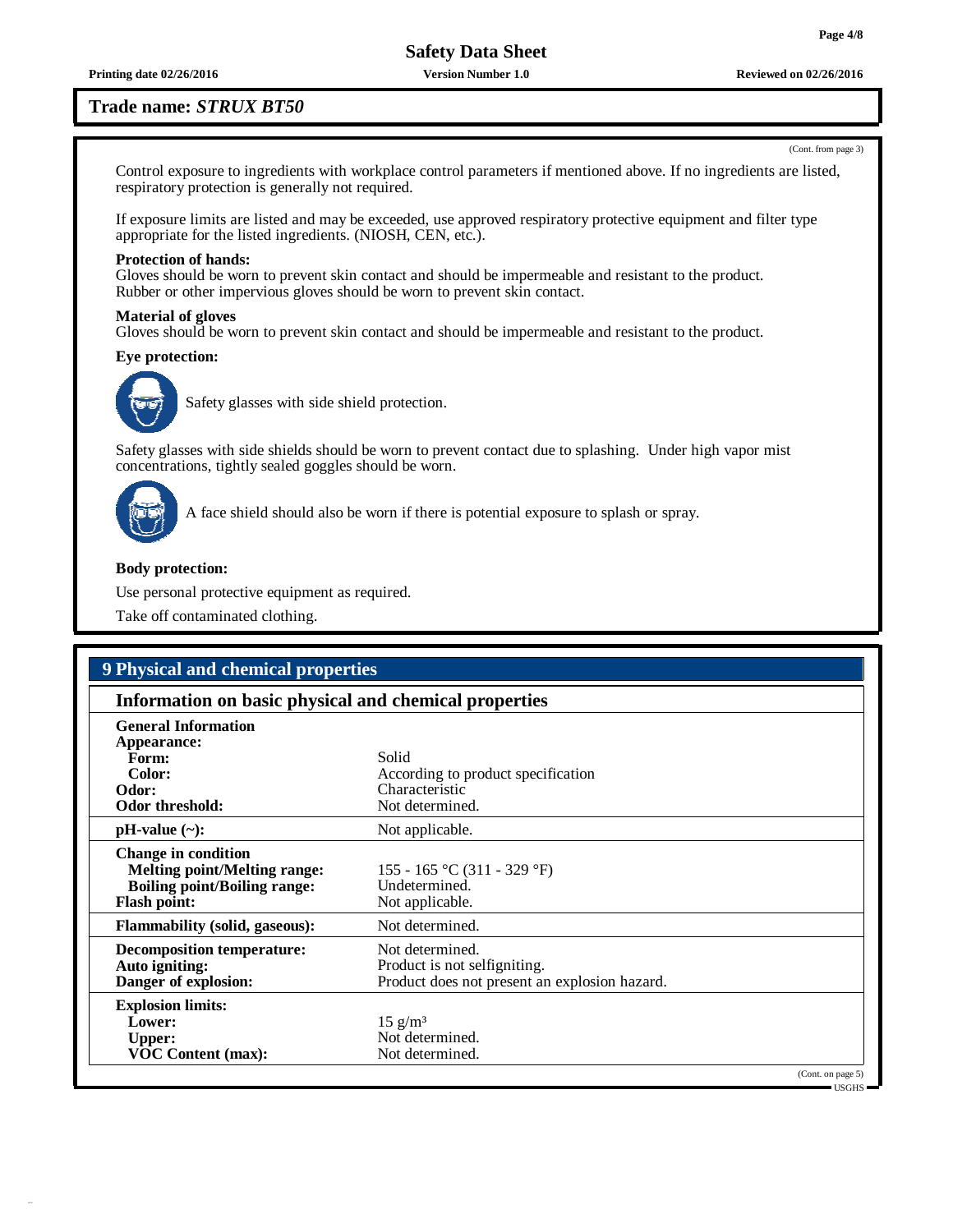**Printing date 02/26/2016 Version Number 1.0 Reviewed on 02/26/2016**

**Trade name:** *STRUX BT50*

|                                                                                                       |                                                                               | (Cont. from page 4) |  |  |
|-------------------------------------------------------------------------------------------------------|-------------------------------------------------------------------------------|---------------------|--|--|
| Vapor pressure:<br>Density: (~) at 20 $^{\circ}$ C (68 $^{\circ}$ F)                                  | Not applicable.<br>$0.9$ g/cm <sup>3</sup> (7.511 lbs/gal)                    |                     |  |  |
| Bulk density at 20 °C (68 °F):<br><b>Relative density</b><br>Vapor density<br><b>Evaporation</b> rate | $0.5 \text{ kg/m}^3$<br>Not determined.<br>Not applicable.<br>Not applicable. |                     |  |  |
| Solubility in / Miscibility with<br>Water:                                                            | Not miscible or difficult to mix.                                             |                     |  |  |
| <b>Partition coefficient (n-octanol/water):</b> Not determined.                                       |                                                                               |                     |  |  |
| Viscosity:<br>Dynamic:<br>Kinematic:<br>Molecular weight                                              | Not applicable.<br>Not applicable.<br>Not applicable.                         |                     |  |  |
| <b>Other information</b>                                                                              | No further relevant information available.                                    |                     |  |  |

## **10 Stability and reactivity**

**Reactivity** Stable under normal conditions.

**Chemical stability**

**Thermal decomposition:** No decomposition if used according to specifications.

**Possibility of hazardous reactions** No dangerous reactions known.

**Conditions to avoid** No further relevant information available.

**Incompatible materials:** No further relevant information available.

**Hazardous decomposition products:** Carbon monoxide and carbon dioxide

**Additional information:** See section 7 for information on handling, storage and conditions to be avoided.

### **11 Toxicological information**

**Information on toxicological effects**

**Acute toxicity:**

**Primary irritant effect:**

**on the skin:** No irritating effect expected

**on the eye:** No irritating effect expected

**inhalation:** No irritating effect expected

**Additional toxicological information:**

**Carcinogenic categories**

**IARC (International Agency for Research on Cancer) Human Carcinogenicity:**

**Group 1- Positive, Group 2A- Probable, Group 2B- Possible, Group 3- Not Classifiable**

9003-07-0 Polypropylene 3

9002-89-5 Polyvinyl alcohol 3

(Cont. on page 6) USGHS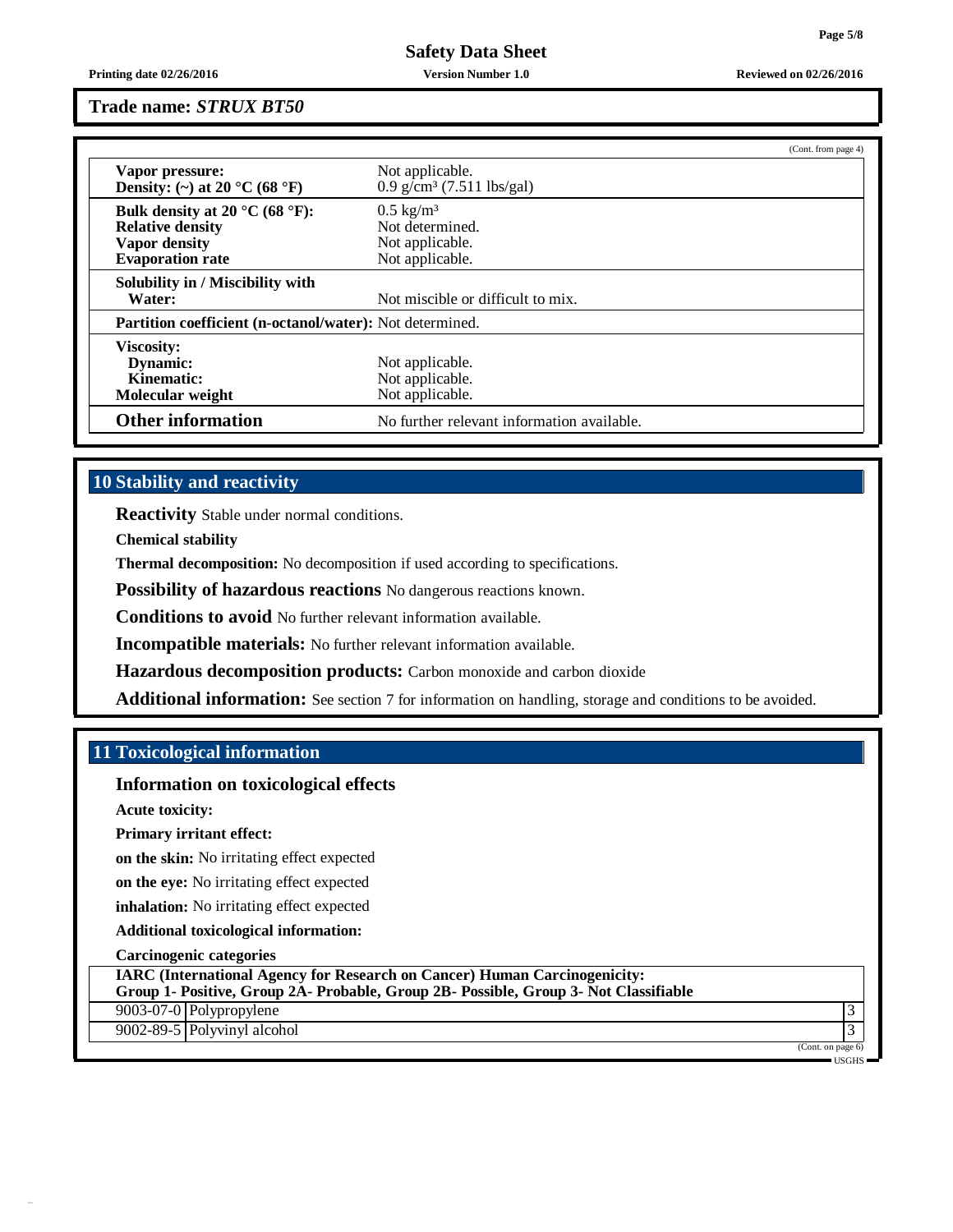(Cont. from page 5)

# **Safety Data Sheet**

#### **Printing date 02/26/2016 Version Number 1.0 Reviewed on 02/26/2016**

**Trade name:** *STRUX BT50*

**NTP (National Toxicology Program)**

**K–Known to be carcinogenic, R–May reasonably be anticipated to be carcinogenic**

None of the ingredients is listed.

**OSHA-Ca (Occupational Safety & Health Administration)**

None of the ingredients is listed.

# **12 Ecological information**

### **Toxicity**

**Aquatic toxicity:** No further relevant information available.

**Persistence and degradability** No further relevant information available.

### **Behavior in environmental systems:**

**Bioaccumulative potential** No further relevant information available.

**Mobility in soil** No further relevant information available.

### **Additional ecological information:**

**General notes:** Not known to be hazardous to water.

### **Results of PBT and vPvB assessment**

**PBT:** Not applicable. **vPvB:** Not applicable.

**Other adverse effects** No further relevant information available.

### **13 Disposal considerations**

**Waste treatment methods** Comply with Federal, State and local regulations.

**Recommendation:**



Must not be disposed of together with household garbage. Do not allow product to reach sewage system.

### **Uncleaned packagings:**

**Recommendation:** Disposal must be made according to official regulations.

# \* **14 Transport information**

**UN-Number**

**DOT, ADR, ADN, IMDG, IATA** Not applicable.

**UN proper shipping name DOT, ADR, ADN, IMDG, IATA** Not applicable.

(Cont. on page 7)

USGHS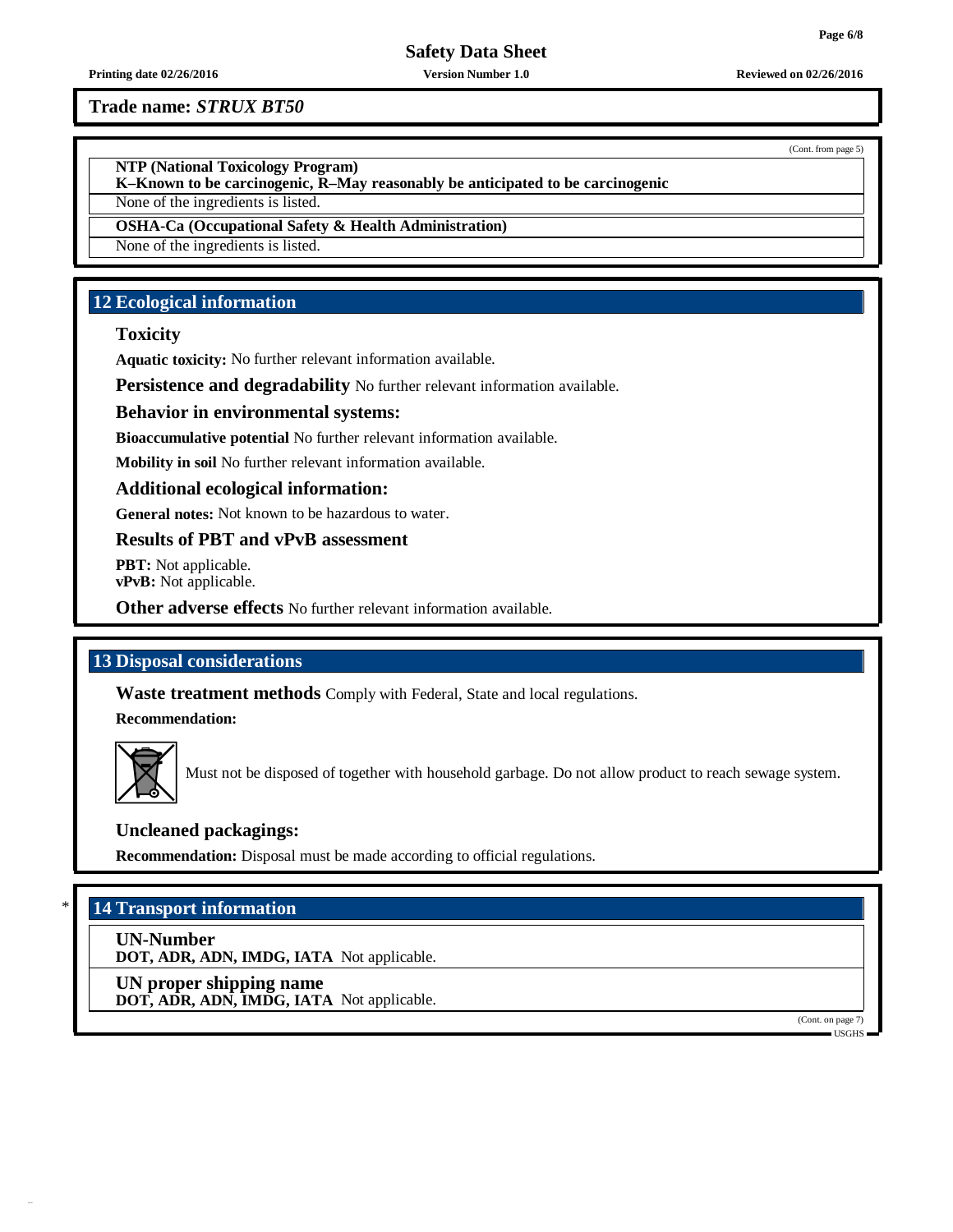**Printing date 02/26/2016 Version Number 1.0 Reviewed on 02/26/2016**

**Trade name:** *STRUX BT50*

|                                                     |                 | (Cont. from page 6) |
|-----------------------------------------------------|-----------------|---------------------|
| <b>Transport hazard class(es)</b>                   |                 |                     |
| DOT, ADR, ADN, IMDG, IATA<br><b>Class</b>           | Not applicable. |                     |
| <b>Packing group</b><br>DOT, ADR, IMDG, IATA        | Not applicable. |                     |
| <b>Environmental hazards:</b>                       | Not applicable. |                     |
| <b>Special precautions for user Not applicable.</b> |                 |                     |
| <b>Transport/Additional information:</b>            |                 |                     |
| <b>DOT</b><br><b>Remarks:</b>                       | Not Regulated.  |                     |
| <b>UN</b> "Model Regulation":                       | Not applicable. |                     |

# **15 Regulatory information**

| Section 302/304 (extremely hazardous substances):                               |                                                                                              |                |  |  |
|---------------------------------------------------------------------------------|----------------------------------------------------------------------------------------------|----------------|--|--|
|                                                                                 | None of the ingredients is listed.                                                           |                |  |  |
|                                                                                 | Section 313 Reportable Ingredients (Chemicals present below reporting threshold are exempt): |                |  |  |
|                                                                                 | None of the ingredients is listed.                                                           |                |  |  |
|                                                                                 | <b>SARA Section 312/Tier I &amp; II Hazard Categories:</b>                                   |                |  |  |
|                                                                                 | Health Immediate (acute)                                                                     | N <sub>0</sub> |  |  |
|                                                                                 | Health Immediate (acute)                                                                     | Yes            |  |  |
|                                                                                 | Health Delayed (chronic)                                                                     | N <sub>0</sub> |  |  |
|                                                                                 | Flammable                                                                                    | No             |  |  |
|                                                                                 | Reactive                                                                                     | No             |  |  |
|                                                                                 | Pressure                                                                                     | N <sub>o</sub> |  |  |
| <b>North America Chemical Inventory Status</b>                                  |                                                                                              |                |  |  |
| <b>TSCA (Toxic Substances Control Act - United States):</b>                     |                                                                                              |                |  |  |
| All ingredients are listed or exempt from listing unless otherwise noted below. |                                                                                              |                |  |  |
|                                                                                 | <b>CEPA</b> (Canadian DSL):                                                                  |                |  |  |
|                                                                                 | All ingredients are listed or exempt from listing unless otherwise noted below.              |                |  |  |
|                                                                                 | <b>Right to Know Ingredient Disclosure</b>                                                   |                |  |  |
|                                                                                 | 9003-07-0 Polypropylene                                                                      |                |  |  |
|                                                                                 | $9002 - 89 - 5$ Polyvinyl alcohol                                                            |                |  |  |
|                                                                                 | <b>California Proposition 65</b>                                                             |                |  |  |

**Chemicals known to cause cancer:**

None of the ingredients is listed.

**Chemicals known to cause reproductive toxicity for females:**

None of the ingredients is listed.

**Chemicals known to cause reproductive toxicity for males:**

None of the ingredients is listed.

**Chemicals known to cause developmental toxicity:**

None of the ingredients is listed.

(Cont. on page 8) USGHS